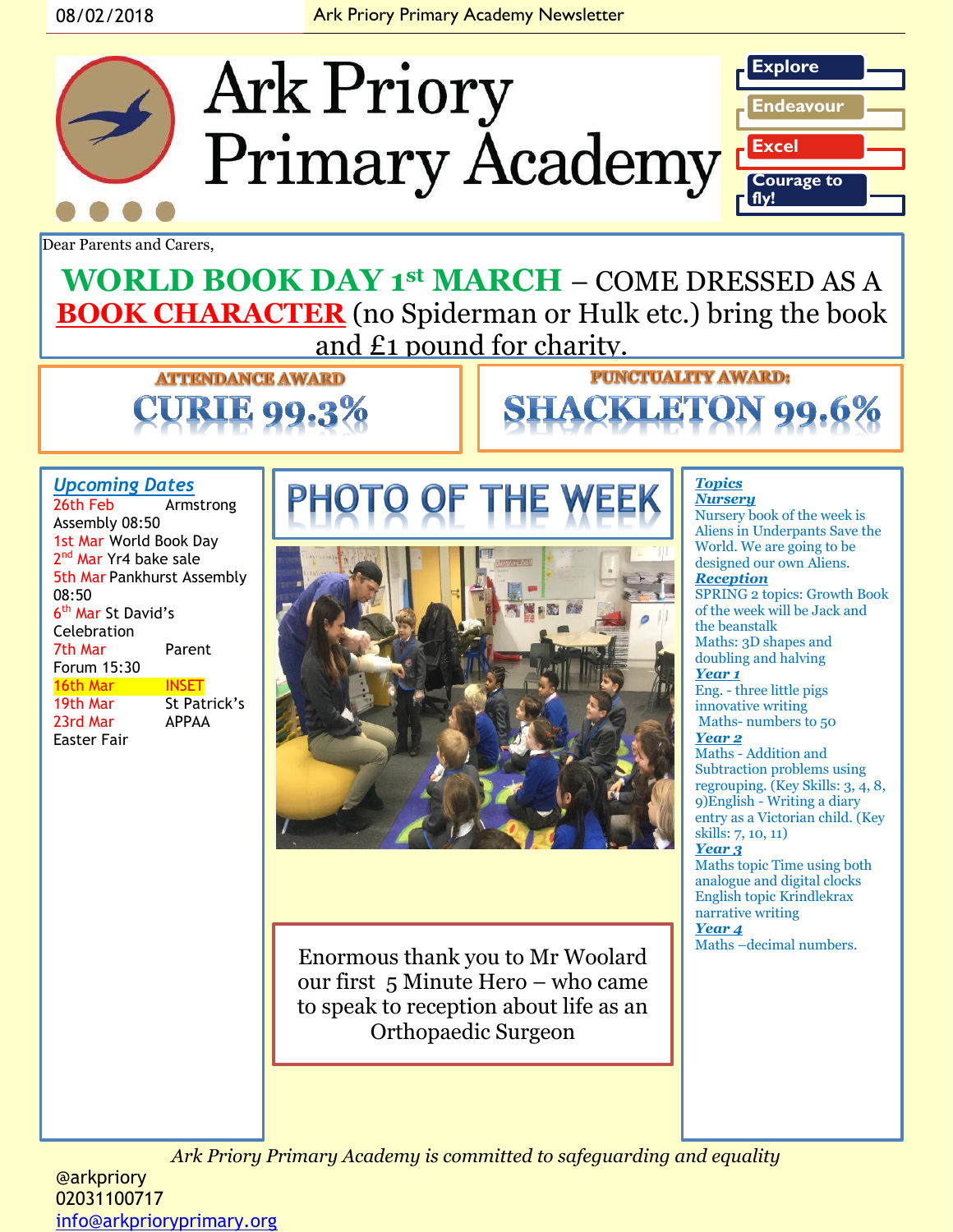### **Celebration Achievement**

Parents of Children named below are welcome to attend awards assembly These children will receive their certificate on: 5th March 2018 Yrs. 2, 3 & 4 08:50 Yrs. R & 1 09:45

|                | <b>COURAGE</b> | <b>EXPLORE</b> | $-2.10$<br><b>ENDEAVOUR</b> | <b>EXCEL</b> |
|----------------|----------------|----------------|-----------------------------|--------------|
| $\mathbf R$    | <b>Ryan</b>    | <b>Tyreece</b> | <b>Isaac</b>                | Eve          |
| 1              | Reon           | <b>Markus</b>  | Amber                       | Zachary      |
| $\overline{2}$ | Rupert         | Madeha         | Freya                       | Illona       |
| 3              | Asia           | Alan           | Christian                   | Lukas        |
| 4              | Claude         | Sarah          | <b>Jessica</b>              | Elia         |

### **Handwriting Awards**

| $\mathbf R$    | Emma    |
|----------------|---------|
| $\mathbf{1}$   | Arek    |
| $\overline{2}$ | Asil    |
| 3              | Sophia  |
| $\overline{4}$ | Gregory |



*Ark Priory Primary Academy is committed to safeguarding and equality*  @arkpriory 02031100717 [info@arkprioryprimary.org](mailto:info@arkprioryprimary.org)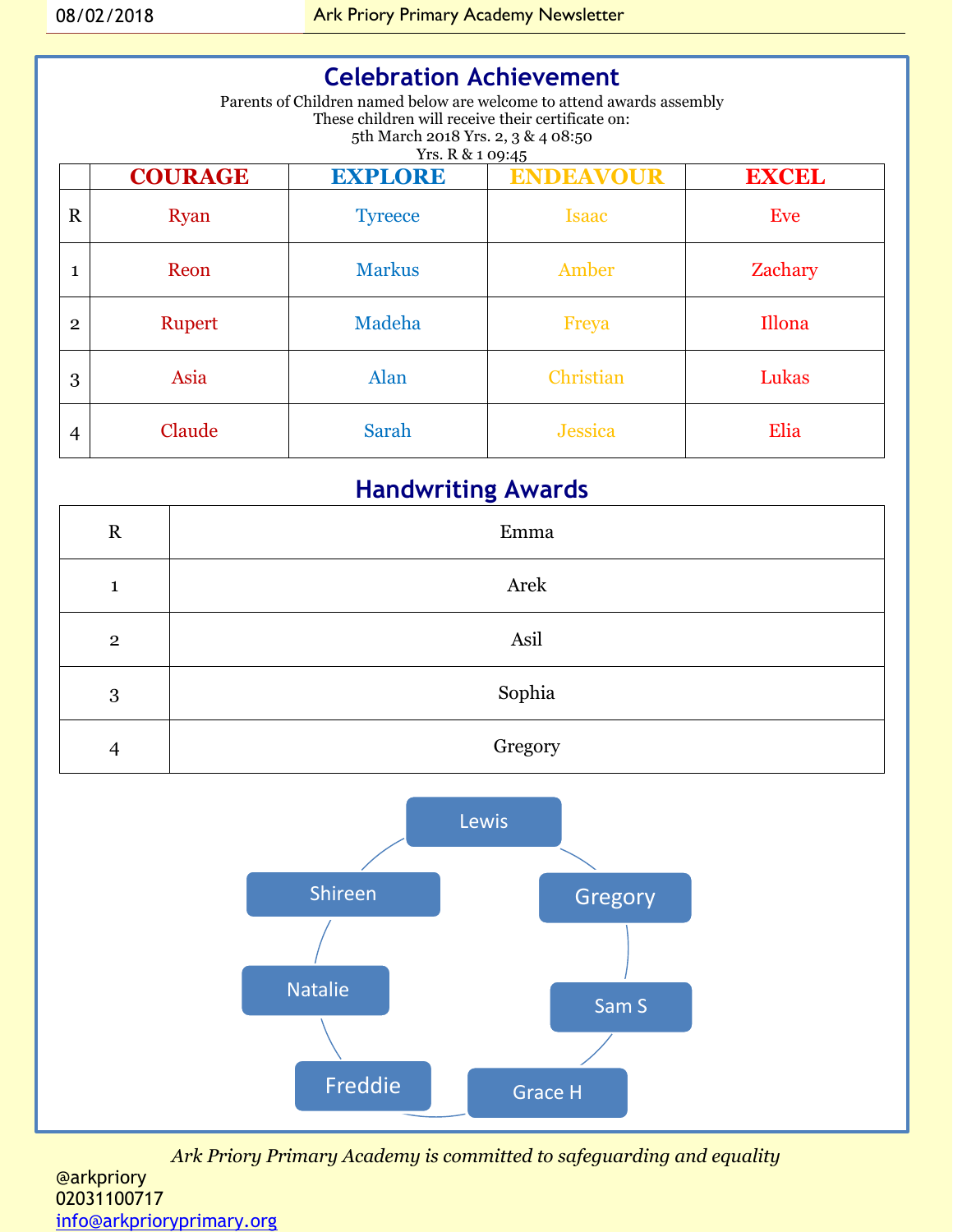# **Notices**

#### *Nursery*

- Nursery book of the week is Avocado Baby. We are going to be tasting avocado. We are also going to be sharing baby photos and talking about how we have grown. If you have not yet uploaded a baby photograph to Tapestry or brought one in please do so

#### *Reception*

- Shackleton will start their first swimming lesson on Tuesday 27th. Please bring your child in wearing their Pe kit. Children will need a towel, swimming costume, goggles and swimming hat.

#### *Year 1*

- Notices: Year One P.E. days are Tuesday and Thursday so please ensure your children wear their P.E. kits on these days. There is no longer swimming in Year One. TOPIC: Great Fire of London

### *Year 2*

- PE will be on Wednesday and Thursday for both Year 2 classes

#### *Year 3*

#### *Year 4*

- Trip to the Crystal - Wednesday  $21^{st}$  March return to school by 16:30

#### **General**

#### **Lost Items**

Parents please check their child's belongings for items that aren't theirs. Also please see APPAA newsletter for a list of items that were in lost property this week (possibly before Christmas)

#### **Mopeds**

**Please be aware we recently have had some reports of groups on mopeds behaving suspiciously near the school – this fits descriptions of events elsewhere where these have been used for muggings – please be extra vigilant – even in the middle of the day.**

#### - **Karate**

Karate classes for children and adults with Sensei Alex at Club des Sports, East Acton Lane on Monday, Wednesday and Fridays afternoons. Join us for a free trial plus 20% of the first terms fees for new students. Contact us at 07538497798 or [contact@londonkarate.co.uk](mailto:contact@londonkarate.co.uk) for more information.

#### **Library**

MONDAY P - ARCHIMEDES, PANKHURST, SEACOLE, ARMSTRONG TUESDAY PM – SHARMAN, FLEMING, BRUNEL, CURIE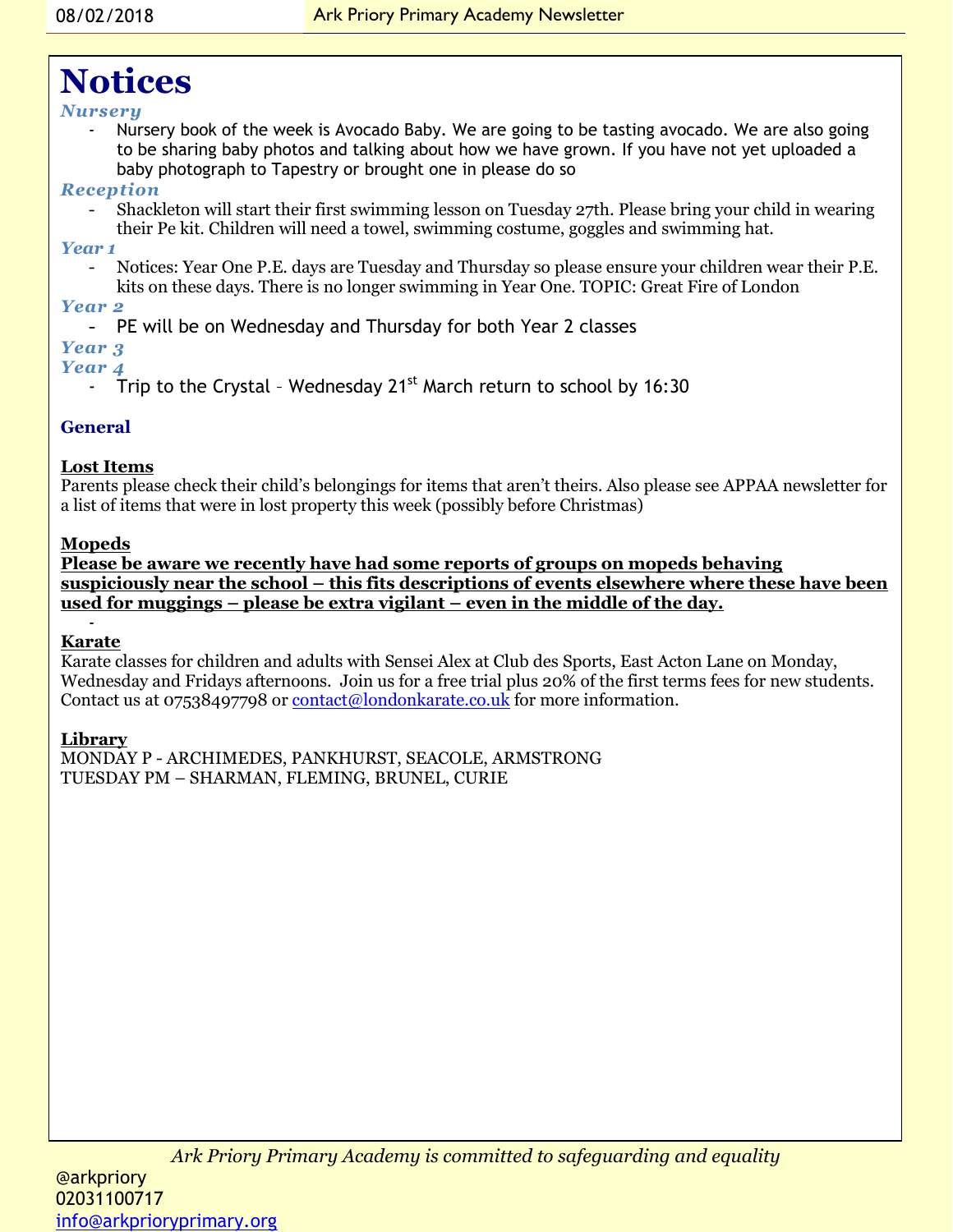



## *Frame it!*



The academy is appealing for unwanted picture frames of all shapes, sizes and styles to use in a new art project in the school. All donations are welcome via the academy office. ALL SIZES WELCOME



# *5 Minute Hero*

The academy is trying to provide more role models for children to spend some time interacting with. As such if you have an achievement you are proud of – professional or personal that you think would be appropriate for a 5 min presentation and a quick Q&A we would love to hear from you. We would be especially keen to hear from professionals who would be happy to talk through their pathways at school and university to reach their differing qualifications.

Our first 5 minute hero spoke to reception about his experiences as a surgeon – big whoosh to Mr Woollard!

*Ark Priory Primary Academy is committed to safeguarding and equality*  @arkpriory 02031100717 [info@arkprioryprimary.org](mailto:info@arkprioryprimary.org)